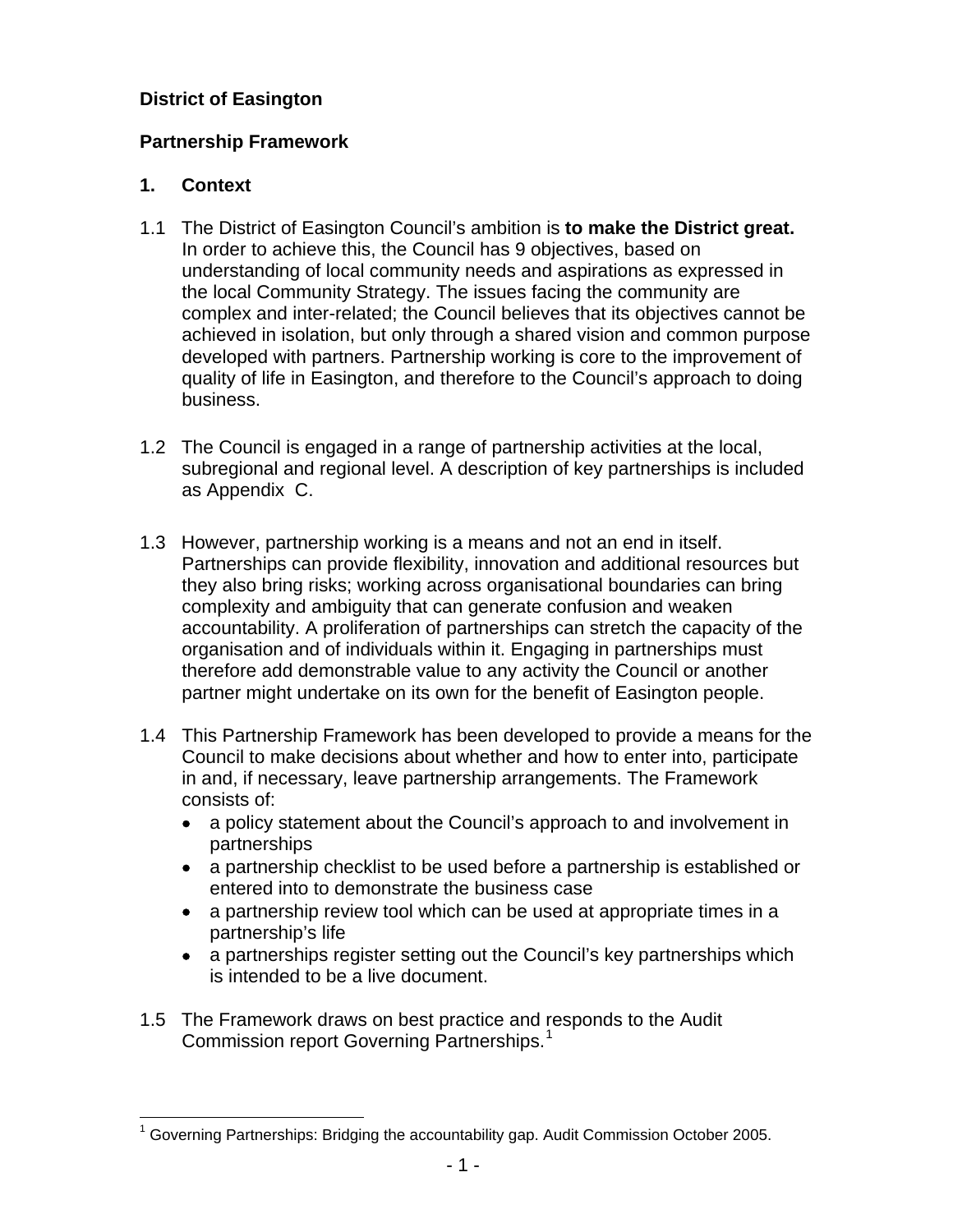#### **2. Policy statement**

- 2.1 District of Easington Council recognises the strength and value of effective partnerships in contributing to the improvement of quality of life of Easington people. The Council encourages partnership working wherever appropriate.
- 2.2 The Council believes that partnership adds value to strategic planning and service delivery, particularly given the multi-faceted nature of the deprivation that affects the area. One of the Council's objectives under its "Quality services for all our people" priority is to **develop our community leadership and engagement role and to develop partnerships under the auspices of the LSP (QS2).**
- 2.3 The Council believes that partnerships can:-
	- give critical mass through strength in negotiation, greater influence and better access to funding;
	- achieve outputs greater than the sum of the individual partners by sharing knowledge, finding new ways of working and pooling resources;
	- enhance local democracy by actively involving communities, businesses and the voluntary sector.
- 2.4 The Council will enter into partnerships where these demonstrably add value to any activity the Council or another partner might undertake on its own for the benefit of Easington people.
- 2.5 Partnership working where the Council has a lead role will be subject to the same decision making rigour as other Council decisions, making use of the corporate approaches to risk and value for money. The tools provided as part of this framework provide prompts to ensure this happens.
- 2.6 Within East Durham the Council considers the East Durham Local Strategic Partnership (LSP) to be the key partnership of partnerships. The Council takes a lead role in the LSP on a "first among equals" basis.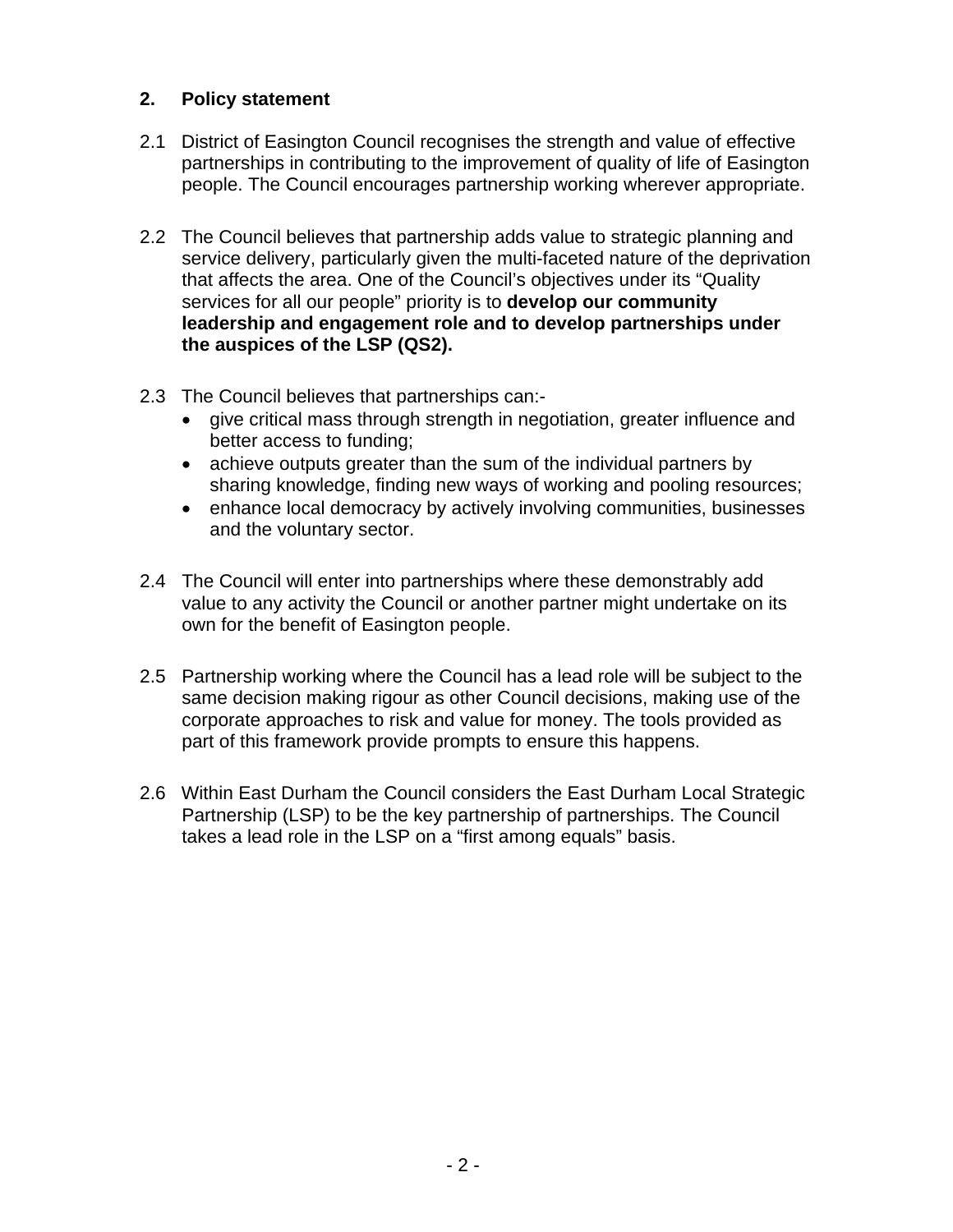## <span id="page-2-0"></span>**3. Types of partnership**

- 3.1 For the purpose of this framework, the definition of partnership is **an agreement between two or more organisations to work together to achieve agreed objectives[2](#page-2-0) .**
- 3.2 Partnerships vary in size, purpose, membership and function. This framework recognises three types of partnership:
	- Formal strategic partnerships where collaboration is sought to develop a shared vision, tackle common issues or seek joint funding.
	- Relationships of mutual benefit. These may have "soft" governance structures
	- Contractual/formal partnering arrangements for service delivery. These are created through a contract or agreement for the delivery of goods and services, and as such are governed by the Council's Procurement Strategy and Contract Standing Orders, which ensure that the proper decision making, contractual and risk management processes apply to such partnerships.

## **4. Reasons for partnership working**

- 4.1The Council believes that partnerships are necessary when:-
	- They are statutory or subject to strong Government guidance (e.g. Local Strategic Partnerships; partnerships to deliver Local Area Agreements; Crime and Disorder Reduction Partnerships);
	- They are a condition of accessing funding needed to enhance the well being of the District (eg. RDA funding, LEGI);
	- Collaborative effort is required to tackle multifaceted issues identified by communities;
	- Better value for money will be derived by delivering services in partnership.

l 2 Based on the Audit Commission definition used in *Governing Partnerships*.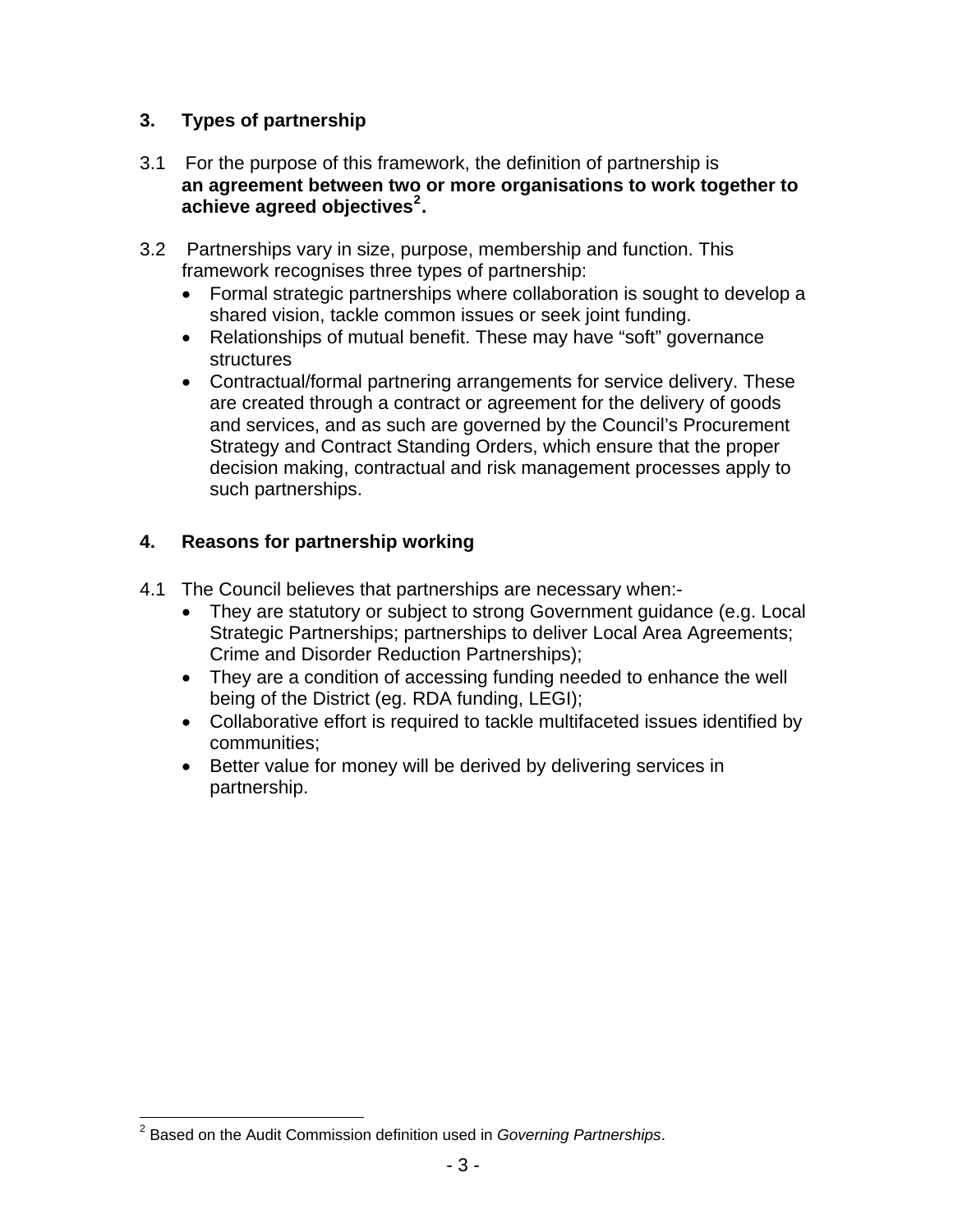## <span id="page-3-0"></span>**5. Principles of the framework**

- 5.1 The Council recognises that fruitful partnerships are based on strong relationships, clear objectives and good governance<sup>[3](#page-3-0)</sup>. A successful partnership must demonstrate that it has:
	- A focus on mutually agreed objective(s)
	- Shared commitment, ownership and trust
	- An ability to add value to the delivery of one or more of the Council's objectives as set out in the Corporate Plan, or the community's objectives as set out in the Community Strategy
	- Clearly stated outcomes which are capable of scrutiny and performance management
	- Clearly defined governance arrangements
	- Clear sustainability/termination arrangements
	- Clear processes for the effective use of resources
- 5.2 The key phases of partnership working have been described as **connecting, contracting, conflict resolution, collaborating and closing[4](#page-3-0) .** The Partnership Checklist will be used to ensure good practice in the **connecting** and **contracting** phase where the parameters of the partnership are set out; this includes ensuring good governance arrangements for the delivery phase of the partnership. The Partnership Review Tool will be used as appropriate during the life of partnerships to ensure they are delivering well.

l  $3$  The Government toolkit to support strategic partnerships describes these key principles as:

<sup>1 –</sup> Recognise and Accept the Need for Partnership

<sup>2 –</sup> Develop Clarity and Realism of Purpose

<sup>3 –</sup> Ensure Commitment and Ownership

<sup>4 –</sup> Develop and Maintain Trust

<sup>5 –</sup> Create Clear and Robust Partnership Arrangements

<sup>6 –</sup> Monitor, Measure and Learn

*Assessing Strategic Partnership: the partnership assessment tool*. ODPM strategic partnering taskforce 2003<br><sup>4</sup> *Raising the Bar: Excellence in Partnerships workshop*, NE Improvement Partnership conference

January 2007.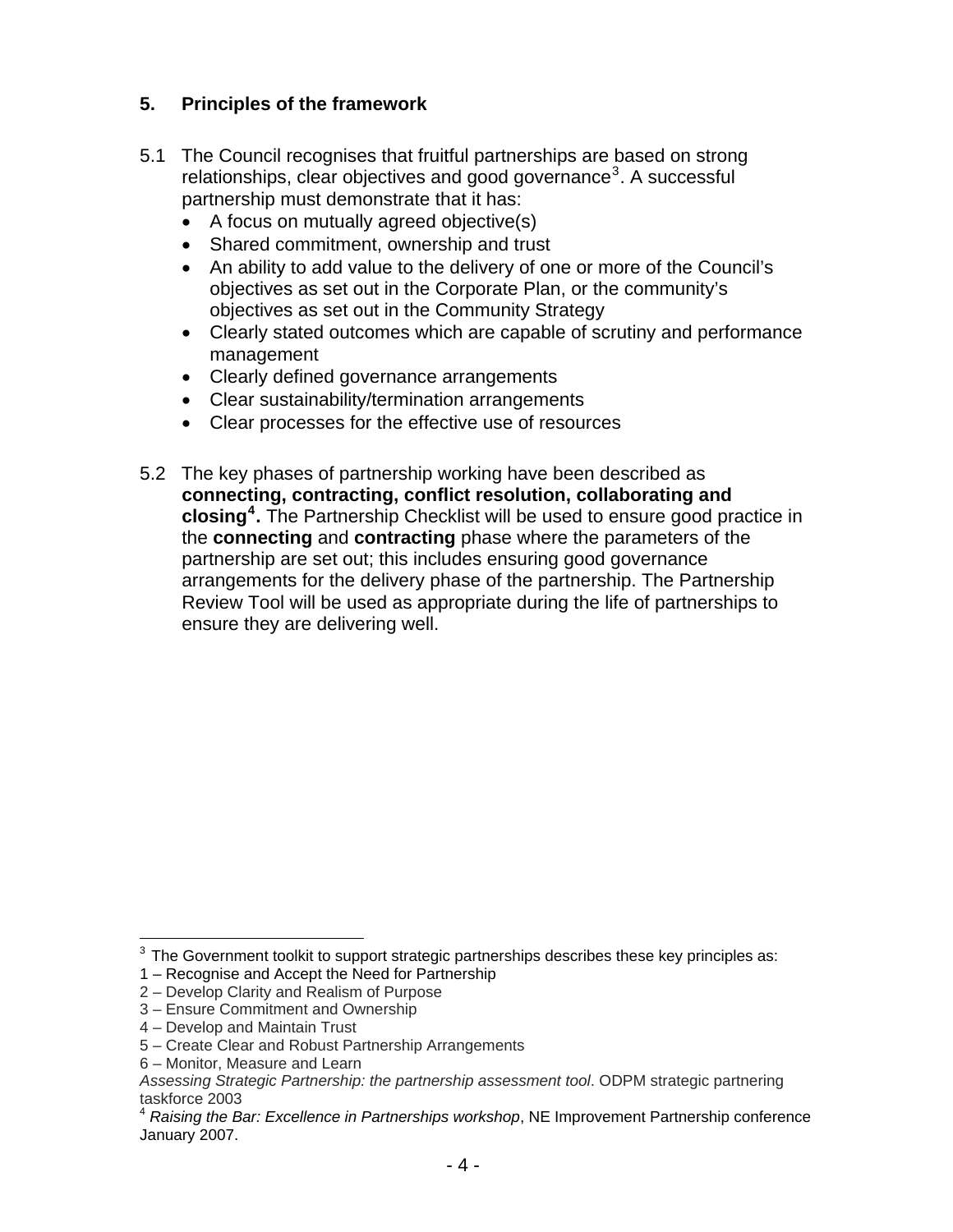#### **6. Partnership Checklist**

- 6.1 Before entering into a partnership, the Council will formally consider the business case for the partnership using the criteria set out in the Partnership Checklist at Appendix A. The Council will only establish or join a partnership if it is satisfied, through use of the checklist, that a partnership approach is the most appropriate method for delivering the stated objectives.
- 6.2 The Council will only establish or join a partnership if it can resource the investment (of time and money) required to effectively do so.

## **7. Partnership Review**

- 7.1 The Partnership Review checklist (Appendix B) can be used at any time in the life of a partnership. Each partnership in which the Council has a leadership role should undertake a review exercise at least every two years, using either this tool or, where standard tools are used (eg GONE tools for Local Strategic Partnerships and LAAs) using these.
- 7.2 Where the Council does not have a lead role in the partnership, the Council will seek to promote the adoption of good practice in terms of partnership review.

#### **8. Moving from an informal to a formally constituted partnership**

- 8.1 If the Council is entering into a new partnership, the decision about the tightness or looseness of governance arrangements will be taken through the completion of the Partnership Checklist. During the life of a partnership, circumstances may suggest that more formal partnership arrangements are required. A Partnership Review should be conducted in such circumstances.
- 8.2 Some of the circumstances which may point towards a more formal set of governance arrangements could be:
	- The need to specify or commission particular levels of service
	- The need to mitigate unacceptable levels of identified risk
	- The need to spell out more clearly the accountability and role of partners in relation to each other
	- The need for a more formal arrangement in order to access and allocate funding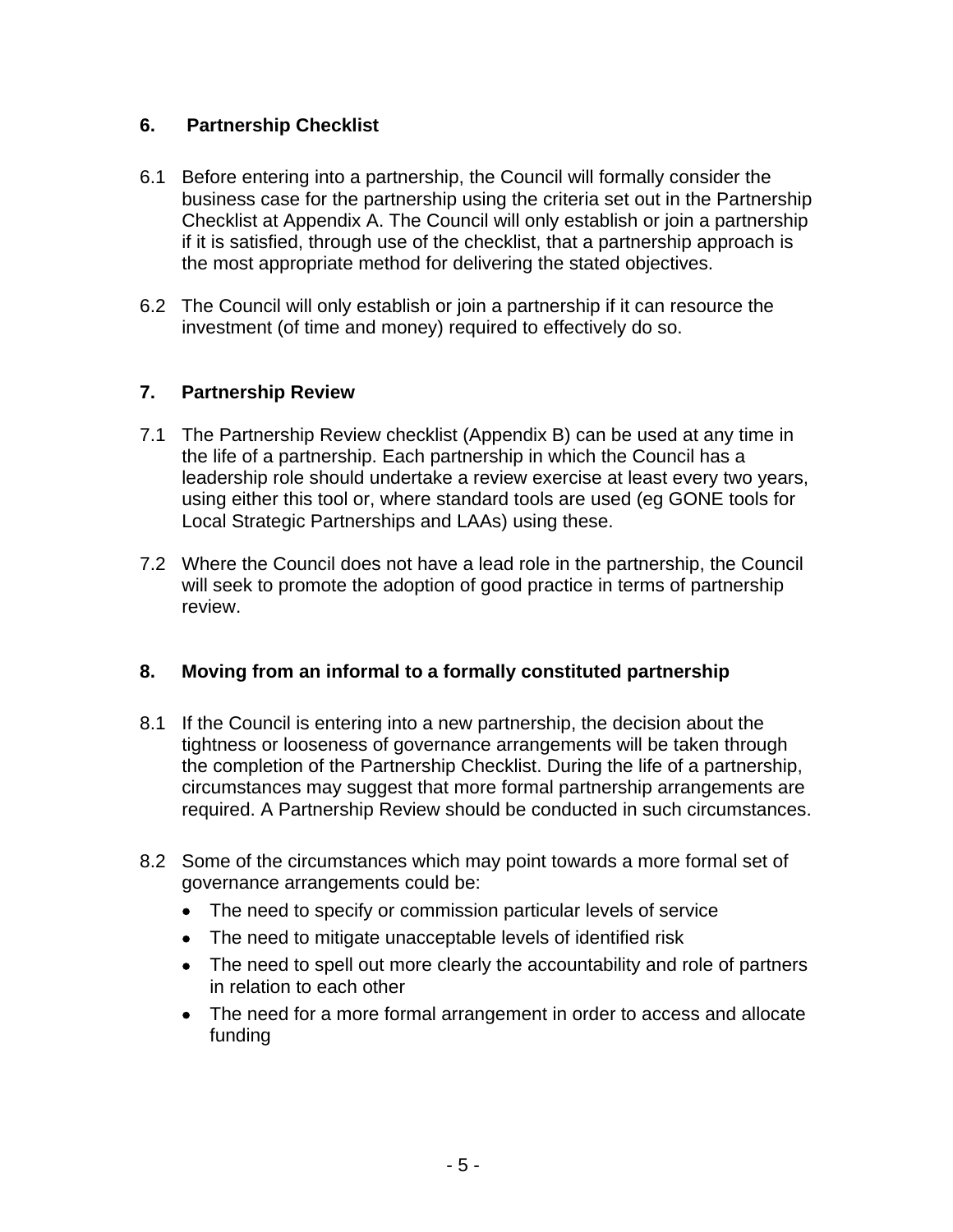## **9. Partnerships Register**

9.1The Partnerships Register is the statement of the Council's key partnerships, including their status in terms of the Partnership Framework. The Partnerships Register is a live document which will be kept in electronic format. A hard copy is attached as Appendix C.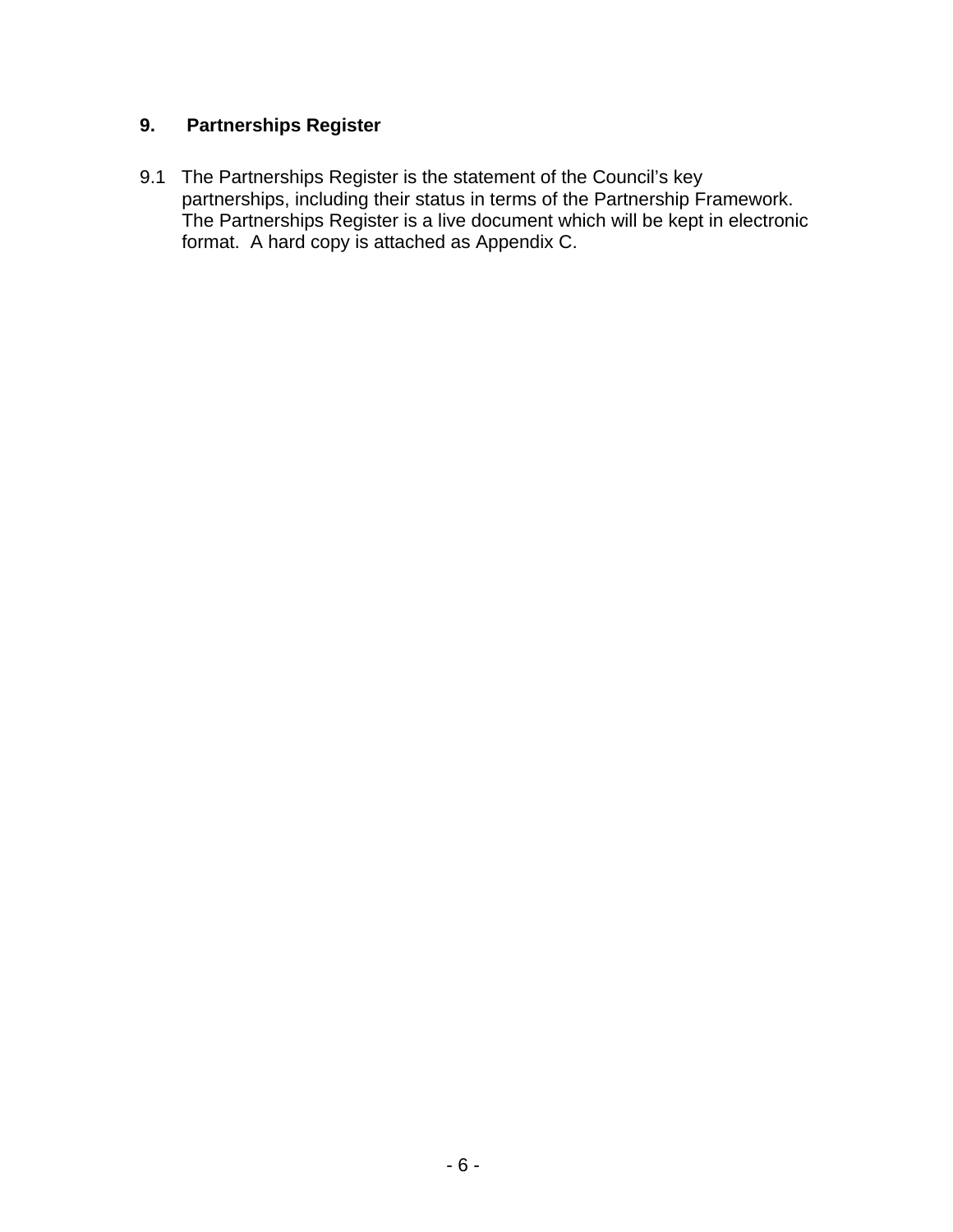## **Appendix A: Partnership Checklist**

What is the issue or service delivery improvement you are seeking to address through the partnership?

How does this help the Council to achieve one or more of its corporate priorities? Why does this require a partnership approach?

What is the Council's role in the partnership (e.g. lead organisation, major / minor partner)?

|                                                                                                                      | Yes | No | Don't<br>know |
|----------------------------------------------------------------------------------------------------------------------|-----|----|---------------|
| Have you identified the added value partnership<br>working will bring?                                               |     |    |               |
| Is there already a partnership in place with a<br>similar remit which can take on this work?                         |     |    |               |
| If yes, does the existing partnership have a<br>proven track record?                                                 |     |    |               |
| Will the partnership contribute to streamlining<br>existing partnerships?                                            |     |    |               |
| Have you identified partners critical to the<br>success of the partnership?                                          |     |    |               |
| Are all identified partners committed to<br>participation?                                                           |     |    |               |
| Does the prospective partnership have clear<br>measurable objectives?                                                |     |    |               |
| Does the partnership have agreed terms of<br>reference?                                                              |     |    |               |
| Does the partnership have a clear action plan<br>and is this linked to relevant service plans<br>within the Council? |     |    |               |
| Are all partners clear about their roles and the<br>resources they will need to commit?                              |     |    |               |
| Will the partnership require a financial or<br>resource commitment from the Council and / or<br>all partners?        |     |    |               |
| Does the Council have the financial and human<br>resources to make this commitment?                                  |     |    |               |
| Are there clear procedures for making decisions<br>and resolving conflict?                                           |     |    |               |
| Is there a commitment to evaluating the<br>performance of the partnership?                                           |     |    |               |
| Is the partnership time limited or set up on a<br>task & finish basis?                                               |     |    |               |
| Is there a clear exit strategy?                                                                                      |     |    |               |
| Has a formal risk assessment been carried out<br>and mitigating actions agreed?                                      |     |    |               |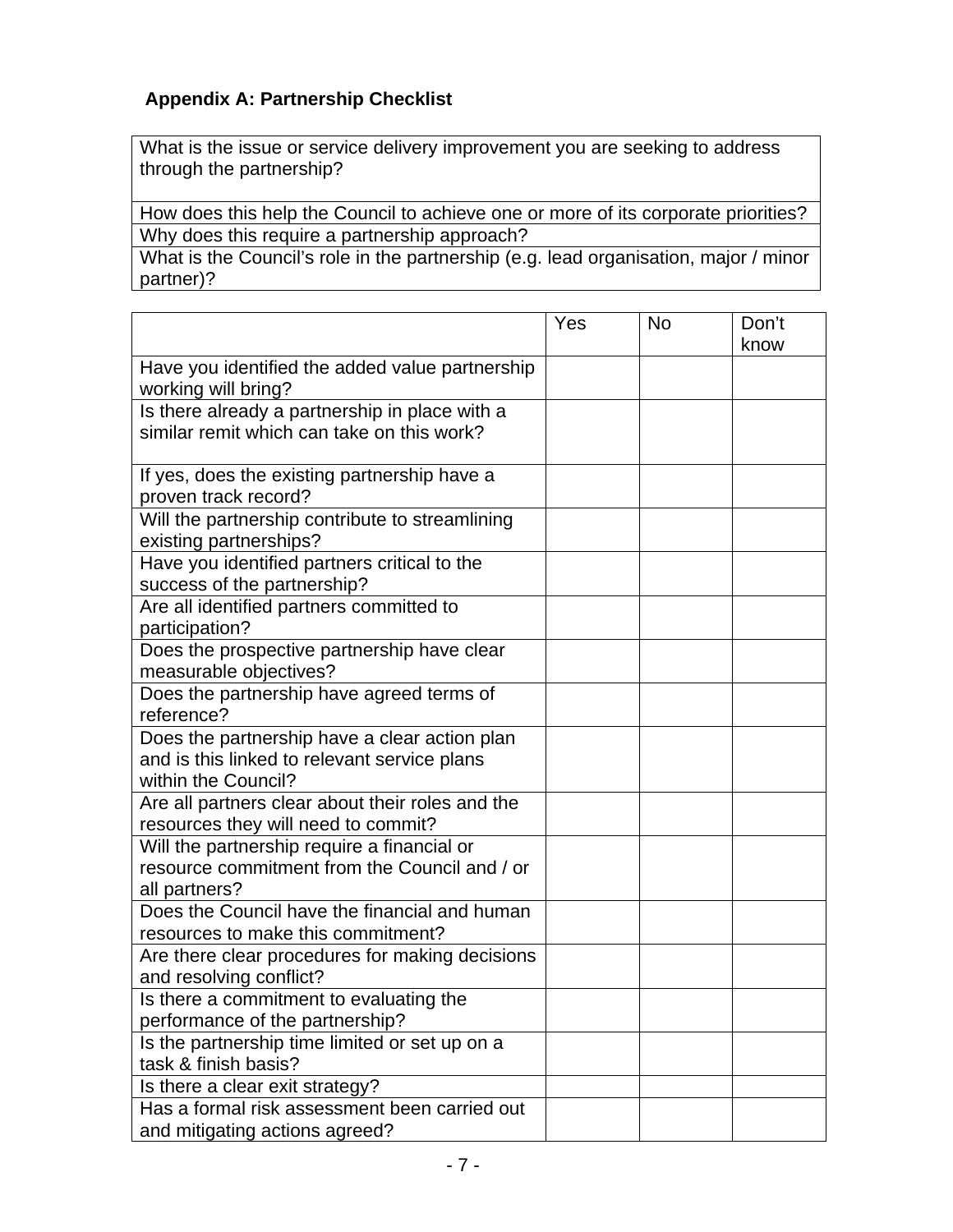## **Appendix B: Partnership Review**

| To what extent do you agree with<br>each of the following statements in<br>respect of the Partnership which is<br>the subject of this assessment<br>exercise as a whole? | 4<br>4 Strongly<br>agree | ယ<br>Agree | N<br>Disagree | 1 Strongly<br>disagree | <b>Comments</b> |  |  |  |  |  |
|--------------------------------------------------------------------------------------------------------------------------------------------------------------------------|--------------------------|------------|---------------|------------------------|-----------------|--|--|--|--|--|
| Recognising and accepting the need for partnership                                                                                                                       |                          |            |               |                        |                 |  |  |  |  |  |
| There have been substantial past<br>achievements within the<br>partnership.                                                                                              |                          |            |               |                        |                 |  |  |  |  |  |
| The factors associated with successful<br>working are known and<br>understood.                                                                                           |                          |            |               |                        |                 |  |  |  |  |  |
| The principal barriers to successful<br>partnership working are<br>known and understood.                                                                                 |                          |            |               |                        |                 |  |  |  |  |  |
| The extent to which partners engage in<br>partnership working voluntarily or under<br>pressure/mandation is recognised and<br>understood.                                |                          |            |               |                        |                 |  |  |  |  |  |
| There is a clear understanding of<br>partners' interdependence in<br>achieving some of their goals.                                                                      |                          |            |               |                        |                 |  |  |  |  |  |
| There is mutual understanding of those<br>areas of activity where partners can<br>achieve some goals by working<br>independently of each other.                          |                          |            |               |                        |                 |  |  |  |  |  |
| <b>Score</b>                                                                                                                                                             |                          |            |               |                        | Total           |  |  |  |  |  |
| <b>Clarity and realism of purpose</b>                                                                                                                                    |                          |            |               |                        |                 |  |  |  |  |  |
| Our partnership has a clear vision,<br>shared values and agreed service<br>principles.                                                                                   |                          |            |               |                        |                 |  |  |  |  |  |
| We have clearly defined joint aims and<br>objectives.                                                                                                                    |                          |            |               |                        |                 |  |  |  |  |  |
| These joint aims and objectives are<br>realistic.                                                                                                                        |                          |            |               |                        |                 |  |  |  |  |  |
| The partnership has defined clear<br>service outcomes.                                                                                                                   |                          |            |               |                        |                 |  |  |  |  |  |
| The reason why each partner is<br>engaged in the partnership is<br>understood and accepted.                                                                              |                          |            |               |                        |                 |  |  |  |  |  |
| We have identified where early<br>partnership success is most likely.                                                                                                    |                          |            |               |                        |                 |  |  |  |  |  |
| <b>Score</b>                                                                                                                                                             |                          |            |               |                        | Total           |  |  |  |  |  |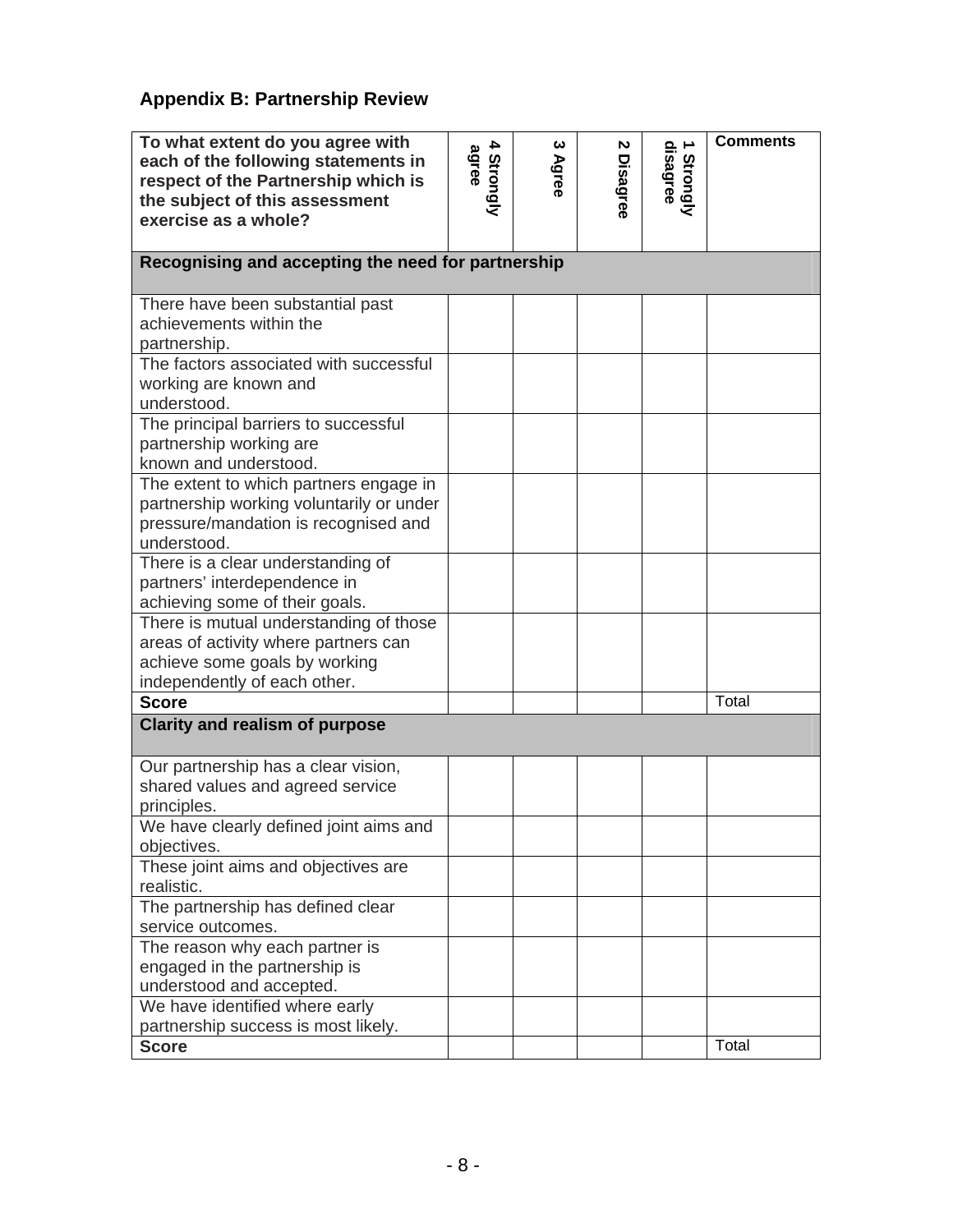| To what extent do you agree with<br>each of the following statements in<br>respect of the Partnership which is<br>the subject of this assessment<br>exercise as a whole? | 4<br>4 Strongly<br>agree | ယ<br>Agree | N<br>Disagree | 1 Strongly<br>disagree | <b>Comments</b> |
|--------------------------------------------------------------------------------------------------------------------------------------------------------------------------|--------------------------|------------|---------------|------------------------|-----------------|
| <b>Commitment and ownership</b>                                                                                                                                          |                          |            |               |                        |                 |
| There is a clear commitment to<br>partnership working from the most<br>senior levels of each partnership<br>organisation.                                                |                          |            |               |                        |                 |
| There is widespread ownership of the<br>partnership across and within all<br>partners.                                                                                   |                          |            |               |                        |                 |
| Commitment to partnership working is<br>sufficiently robust to withstand most<br>threats to its working.                                                                 |                          |            |               |                        |                 |
| The partnership recognises and<br>encourages networking skills.                                                                                                          |                          |            |               |                        |                 |
| The partnership is not dependent for its<br>success solely upon individuals with<br>these skills.                                                                        |                          |            |               |                        |                 |
| Not working in partnership is<br>discouraged and dealt with.                                                                                                             |                          |            |               |                        |                 |
| <b>Score</b>                                                                                                                                                             |                          |            |               |                        | Total           |
| <b>Trust</b>                                                                                                                                                             |                          |            |               |                        |                 |
| The way the partnership is structured<br>recognises and values each partner's<br>contribution.                                                                           |                          |            |               |                        |                 |
| The way the partnership's work is<br>conducted appropriately recognises<br>each partner's contribution.                                                                  |                          |            |               |                        |                 |
| Benefits derived from the partnership<br>are fairly distributed among all<br>partners.                                                                                   |                          |            |               |                        |                 |
| There is sufficient trust within the<br>partnership to survive any mistrust that<br>arises elsewhere.                                                                    |                          |            |               |                        |                 |
| Levels of trust within the partnership<br>are high enough to encourage<br>significant risk-taking.                                                                       |                          |            |               |                        |                 |
| The partnership has succeeded in<br>having the right people in the right<br>place at the right time to promote<br>partnership working.                                   |                          |            |               |                        |                 |
| <b>Score</b>                                                                                                                                                             |                          |            |               |                        | Total           |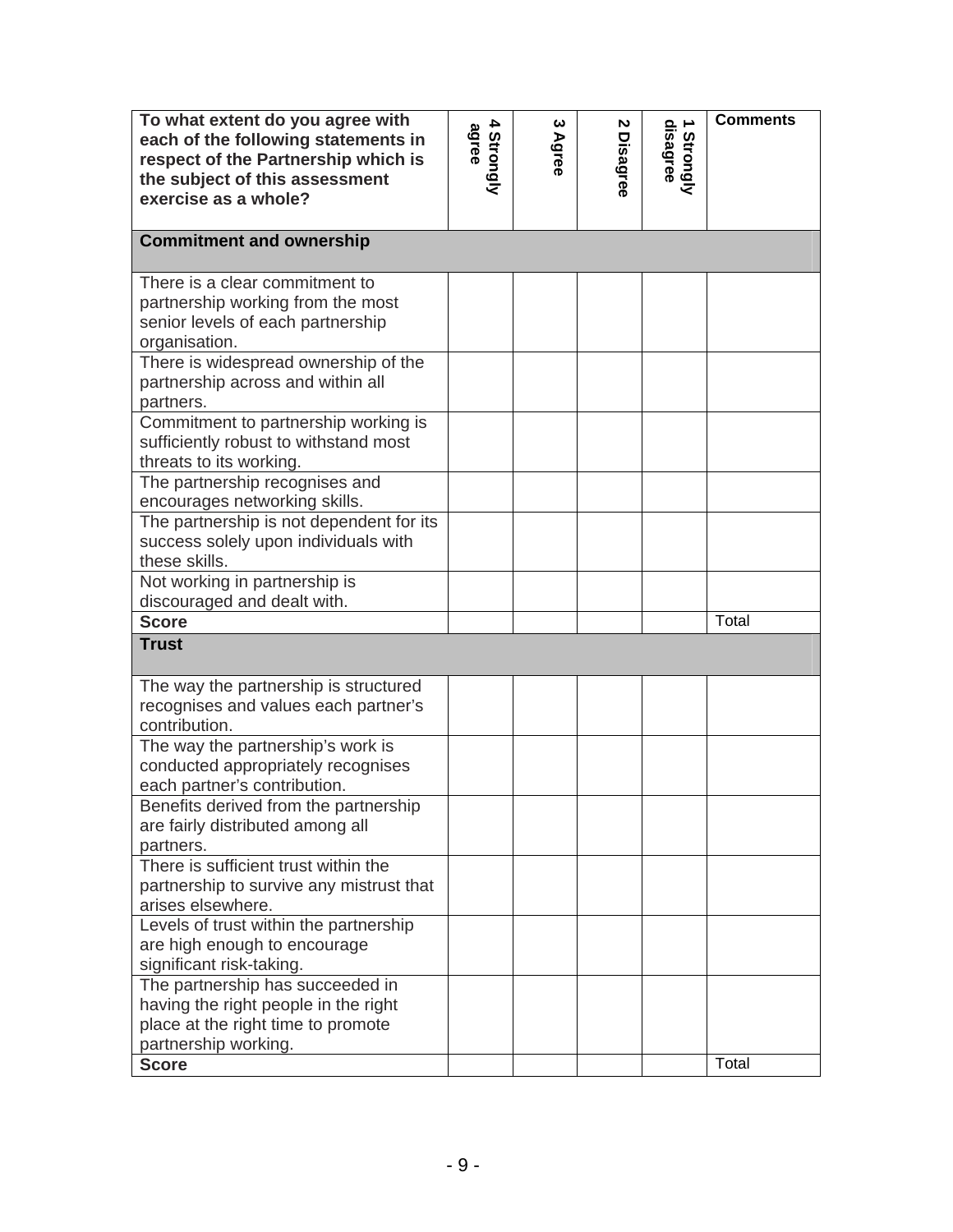| To what extent do you agree with each<br>of the following statements in respect of<br>the Partnership which is the subject of<br>this assessment exercise as a whole? | 4<br>agree<br>Strongly | ယ<br>Agree | N<br><b>Disagree</b> | disagree<br>Strongly | <b>Comments</b> |  |  |  |  |
|-----------------------------------------------------------------------------------------------------------------------------------------------------------------------|------------------------|------------|----------------------|----------------------|-----------------|--|--|--|--|
| <b>Clear and robust partnership arrangements</b>                                                                                                                      |                        |            |                      |                      |                 |  |  |  |  |
| It is clear what financial resources each                                                                                                                             |                        |            |                      |                      |                 |  |  |  |  |
| partner brings to the partnership                                                                                                                                     |                        |            |                      |                      |                 |  |  |  |  |
| The resources, other than finance, each                                                                                                                               |                        |            |                      |                      |                 |  |  |  |  |
| partner brings to the partnership are                                                                                                                                 |                        |            |                      |                      |                 |  |  |  |  |
| understood and appreciated.                                                                                                                                           |                        |            |                      |                      |                 |  |  |  |  |
| Each partner's areas of responsibility are<br>clear and understood.                                                                                                   |                        |            |                      |                      |                 |  |  |  |  |
| There are clear lines of accountability for                                                                                                                           |                        |            |                      |                      |                 |  |  |  |  |
| the performance of the partnership as a                                                                                                                               |                        |            |                      |                      |                 |  |  |  |  |
| whole.                                                                                                                                                                |                        |            |                      |                      |                 |  |  |  |  |
| Operational partnership arrangements are                                                                                                                              |                        |            |                      |                      |                 |  |  |  |  |
| simple, time-limited and task-oriented.                                                                                                                               |                        |            |                      |                      |                 |  |  |  |  |
| The partnership's principal focus is on                                                                                                                               |                        |            |                      |                      |                 |  |  |  |  |
| process, outcomes and innovation.                                                                                                                                     |                        |            |                      |                      |                 |  |  |  |  |
| There is a clear process for risk                                                                                                                                     |                        |            |                      |                      |                 |  |  |  |  |
| management and actions are in place to                                                                                                                                |                        |            |                      |                      |                 |  |  |  |  |
| mitigate risks                                                                                                                                                        |                        |            |                      |                      |                 |  |  |  |  |
| <b>Score</b>                                                                                                                                                          |                        |            |                      |                      | Total           |  |  |  |  |
| Monitoring, measuring and learning                                                                                                                                    |                        |            |                      |                      |                 |  |  |  |  |
| The partnership has clear success criteria                                                                                                                            |                        |            |                      |                      |                 |  |  |  |  |
| in terms of both service goals and the                                                                                                                                |                        |            |                      |                      |                 |  |  |  |  |
| partnership itself.                                                                                                                                                   |                        |            |                      |                      |                 |  |  |  |  |
| The partnership has clear arrangements                                                                                                                                |                        |            |                      |                      |                 |  |  |  |  |
| effectively to monitor and review how                                                                                                                                 |                        |            |                      |                      |                 |  |  |  |  |
| successfully its service aims and objectives                                                                                                                          |                        |            |                      |                      |                 |  |  |  |  |
| are being met.                                                                                                                                                        |                        |            |                      |                      |                 |  |  |  |  |
| There are clear arrangements effectively to<br>monitor and review how the partnership                                                                                 |                        |            |                      |                      |                 |  |  |  |  |
| itself is working.                                                                                                                                                    |                        |            |                      |                      |                 |  |  |  |  |
| There are clear arrangements to ensure                                                                                                                                |                        |            |                      |                      |                 |  |  |  |  |
| that monitoring and review findings are                                                                                                                               |                        |            |                      |                      |                 |  |  |  |  |
| widely shared and disseminated amongst                                                                                                                                |                        |            |                      |                      |                 |  |  |  |  |
| the partners.                                                                                                                                                         |                        |            |                      |                      |                 |  |  |  |  |
| Partnership successes are well                                                                                                                                        |                        |            |                      |                      |                 |  |  |  |  |
| communicated outside of the partnership.                                                                                                                              |                        |            |                      |                      |                 |  |  |  |  |
| There are clear arrangements to ensure                                                                                                                                |                        |            |                      |                      |                 |  |  |  |  |
| that partnership aims, objectives and                                                                                                                                 |                        |            |                      |                      |                 |  |  |  |  |
| working arrangements are reconsidered                                                                                                                                 |                        |            |                      |                      |                 |  |  |  |  |
| and, where necessary, revised in the light                                                                                                                            |                        |            |                      |                      |                 |  |  |  |  |
| of monitoring and review findings.                                                                                                                                    |                        |            |                      |                      | Total           |  |  |  |  |
| <b>Score</b>                                                                                                                                                          |                        |            |                      |                      |                 |  |  |  |  |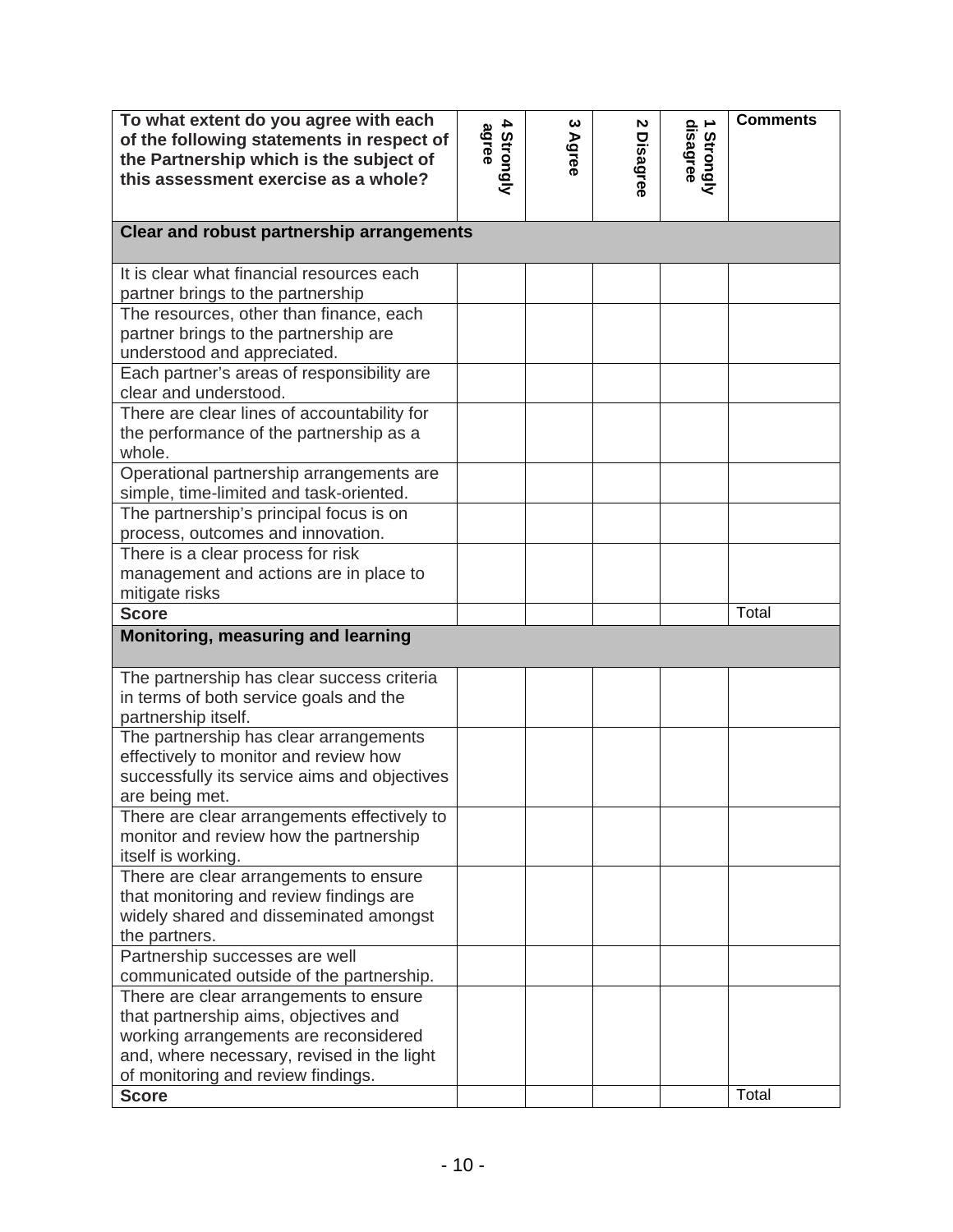# **Appendix C: Register of Key Partnerships**

# **District partnerships**

| Partnership                                               | <b>Type</b>         | <b>Details</b>                                                                                                                                                                                                                                                                                                                                    | <b>Key Council</b><br>links                                                                                                                                       | <b>Date</b><br>entered<br>into | <b>Checklist</b><br>used at<br>outset? | <b>Review</b><br>date | <b>Comments</b>                                                                                                                          |
|-----------------------------------------------------------|---------------------|---------------------------------------------------------------------------------------------------------------------------------------------------------------------------------------------------------------------------------------------------------------------------------------------------------------------------------------------------|-------------------------------------------------------------------------------------------------------------------------------------------------------------------|--------------------------------|----------------------------------------|-----------------------|------------------------------------------------------------------------------------------------------------------------------------------|
| East Durham<br>Local<br>Strategic<br>Partnership<br>(LSP) | Formal<br>strategic | Key strategic partnership in<br>East Durham. Driven by<br>statutory guidance. Purpose is<br>to ensure the delivery of the<br>Community Strategy and<br>neighbourhood Renewal<br>Strategy by agreeing priorities,<br>assigning resources,<br>monitoring performance.<br>Partners drawn from<br>community, voluntary, private<br>and public sectors | Leader (Chair)<br><b>ACE/LSP</b><br>Manager<br>(Governance)<br>Director of<br>Regeneration and<br>key staff (Council<br>representative;<br>funding<br>management) |                                | N                                      | n/a                   | Subject to GONE negotiation<br>and review (to be subsumed<br>into LAA review processes).<br>Separate review not<br>considered necessary. |
| Easington<br>Community<br>Safety<br>Partnership           | Formal<br>strategic | <b>Statutory Crime and Disorder</b><br>Reduction Partnership.<br>Strategic and delivery; the<br>CDRP also acts as a thematic<br>group in relation to the LSP<br>Delivery activities include joint<br>Anti-social Behaviour Unit, co-<br>located services, shared<br>intelligence, Licensing<br>consultation process, etc                          | Director of<br>Community<br>Services, Heads<br>of Neighbourhood<br>Initiatives and<br>Environmental<br><b>Services</b>                                            |                                | N                                      |                       |                                                                                                                                          |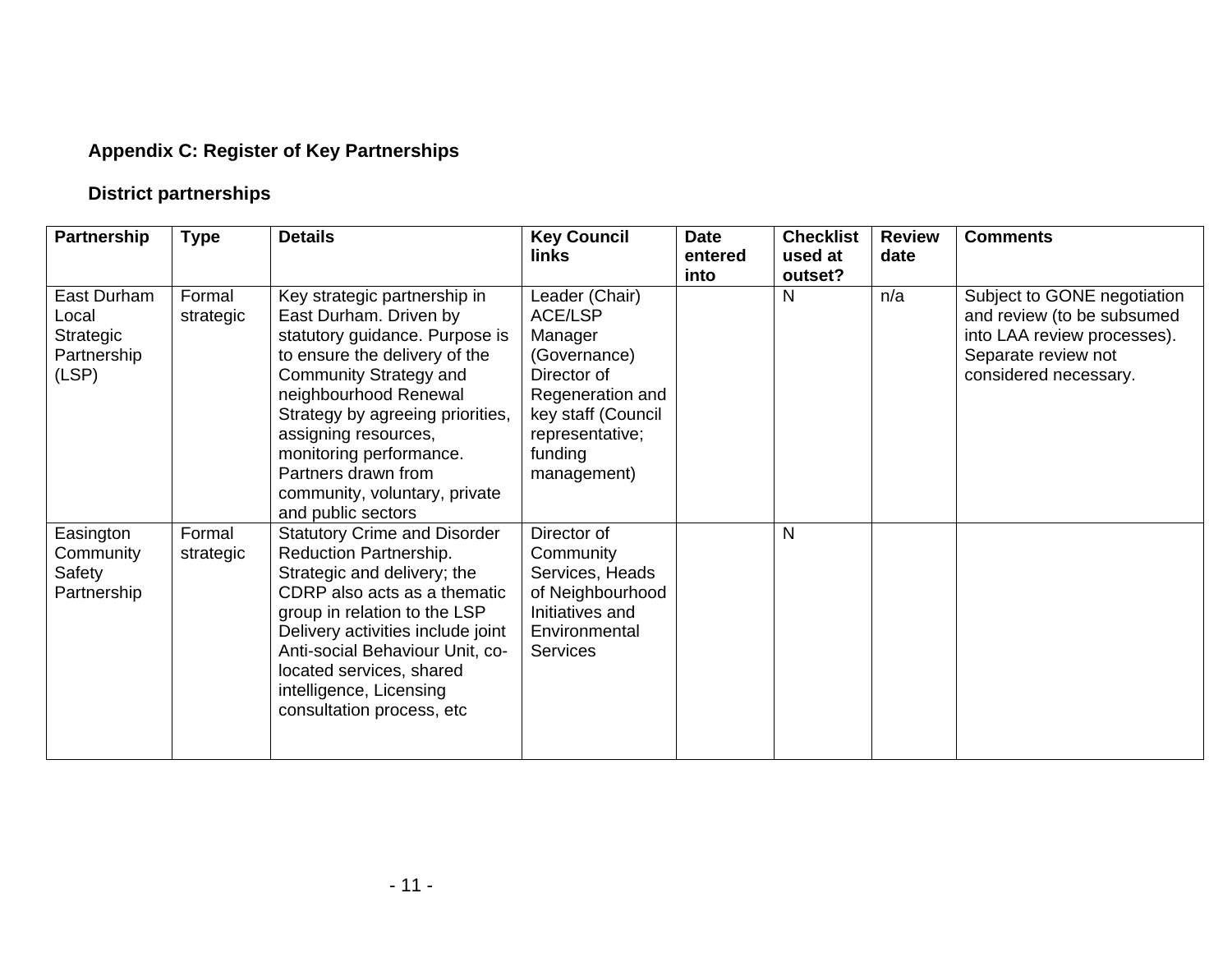| Partnership                                                    | <b>Type</b>                                         | <b>Details</b>                                                                                                                                                                                                       | <b>Key Council</b><br>links                                                              | <b>Date</b><br>entered<br>into | <b>Checklist</b><br>used at<br>outset? | <b>Review</b><br>date | <b>Comments</b>          |
|----------------------------------------------------------------|-----------------------------------------------------|----------------------------------------------------------------------------------------------------------------------------------------------------------------------------------------------------------------------|------------------------------------------------------------------------------------------|--------------------------------|----------------------------------------|-----------------------|--------------------------|
| Groundwork<br>East Durham                                      | Formal<br>strategic                                 | Support and delivery of<br>shared priorities                                                                                                                                                                         | Head of<br>Regeneration and<br>Partnerships                                              |                                | $\mathsf{N}$                           |                       | Council is a shareholder |
| East Durham<br>Positive<br>Inclusion<br>Partnership<br>(EDPIP) | Relationship<br>of mutual<br>benefit                | Design and delivery of<br>inclusive programmes                                                                                                                                                                       | Executive<br>Member for<br>Social Inclusion,<br>Head of<br>Neighbourhood<br>initiatives) |                                | $\mathsf{N}$                           |                       |                          |
| Town and<br>Parish<br>Councils                                 | Relationship<br>of mutual<br>benefit<br>Contractual | Tripartite Charter.<br><b>Constitutional Advice,</b><br><b>Members Allowances</b><br>Scheme for Parish and Town<br>Councils. Improving<br>Consultation and<br>Engagement opportunities.<br>Devolved service delivery | Chief Executive,<br>Directors, Head<br>of Democratic<br>Services and<br>Administration   |                                | N                                      |                       |                          |
| Neighbour-<br>hood<br>Management<br>Pathfinders                | Formal<br>strategic                                 | arrangements in some cases<br>Nationally funded<br>pathfinders in<br>Easington/Horden and<br>Peterlee North                                                                                                          | Head of<br>Regeneration and<br>Partnerships                                              |                                | N                                      |                       |                          |
| Improving<br>Services for<br><b>Disabled</b><br>People group   | Relationship<br>of mutual<br>benefit                | Informal group of partners<br>interested in improving<br>services for disabed people.<br>Influence Council's policy in<br>relation to DDA                                                                            | Senior corporate<br>development<br>officer: Equality<br>and Diversity                    | 2006                           | $\mathsf{N}$                           |                       |                          |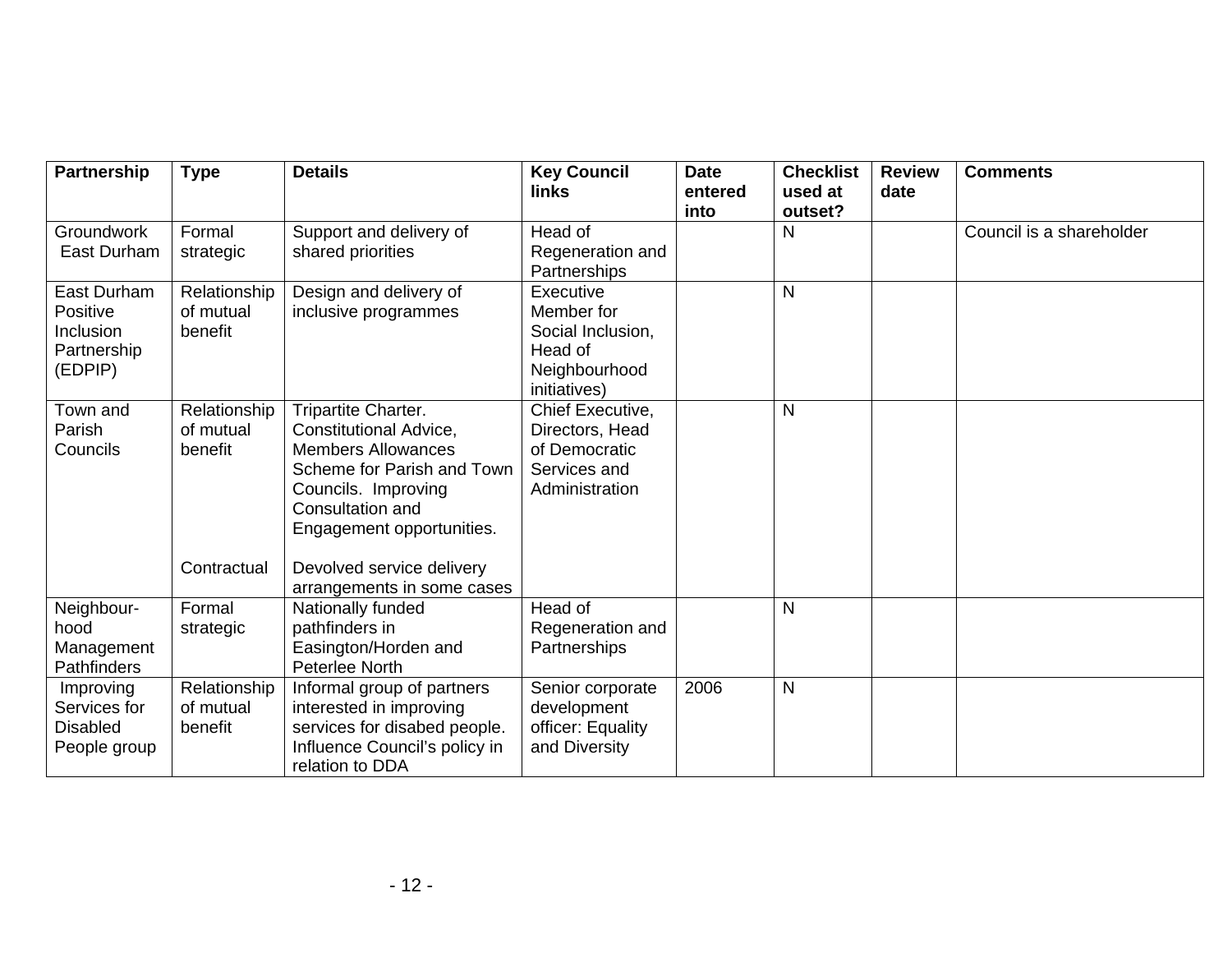| Partnership                                                       | <b>Type</b>                        | <b>Details</b>                                                                                                                                                                                    | <b>Key Council</b><br>links                                                                                                                            | <b>Date</b><br>entered<br>into | <b>Checklist</b><br>used at<br>outset? | <b>Review</b><br>date | <b>Comments</b>                                                                                                                       |
|-------------------------------------------------------------------|------------------------------------|---------------------------------------------------------------------------------------------------------------------------------------------------------------------------------------------------|--------------------------------------------------------------------------------------------------------------------------------------------------------|--------------------------------|----------------------------------------|-----------------------|---------------------------------------------------------------------------------------------------------------------------------------|
| East Durham<br>Homes                                              | Contractual                        | ALMO (delivery of housing<br>services)<br><b>SLA (Council services</b><br>provided to EDH)                                                                                                        | Management<br>Team, Leader,<br>Executive<br>Member for<br>Housing, Head of<br>Housing Strategy,<br>Heads of services<br>the Council<br>delivers to EDH |                                | N                                      |                       |                                                                                                                                       |
| East Durham<br><b>Business</b><br>Service                         | Formal<br>strategic<br>Contractual | Formal strategic and delivery<br>partnership between the<br><b>Council and East Durham</b><br><b>Development Agency</b><br>(EDDA) for the delivery of<br>economic development of<br>the District. | Director of<br>Regeneration and<br>Development;<br>Executive<br>Member for<br>Regeneration                                                             | 2006                           | $\mathsf{N}$                           |                       | Now in second agreement<br>period (2006) following formal<br>review. Relationship managed<br>through a Joint Management<br>Executive. |
| Durham<br>County<br>Council and<br>Premier<br>Waste<br>Management | Contractual                        | Delivery partnership. Joint<br>waste management<br>strategies, promoting<br>recycling through the kerb-it<br>scheme, promotional<br>campaigns.                                                    | Head of<br>Environmental<br><b>Services</b>                                                                                                            |                                | $\mathsf{N}$                           | n/a                   | Governed by procurement<br>code of practice and contract<br>standing orders                                                           |
| Care &<br>Repair                                                  | Contractual                        | Contractual arrangement for<br>delivery of home<br>improvements                                                                                                                                   | <b>Head of Housing</b><br>Strategy                                                                                                                     |                                | $\mathsf{N}$                           | n/a                   | Governed by procurement<br>code of practice and contract<br>standing orders                                                           |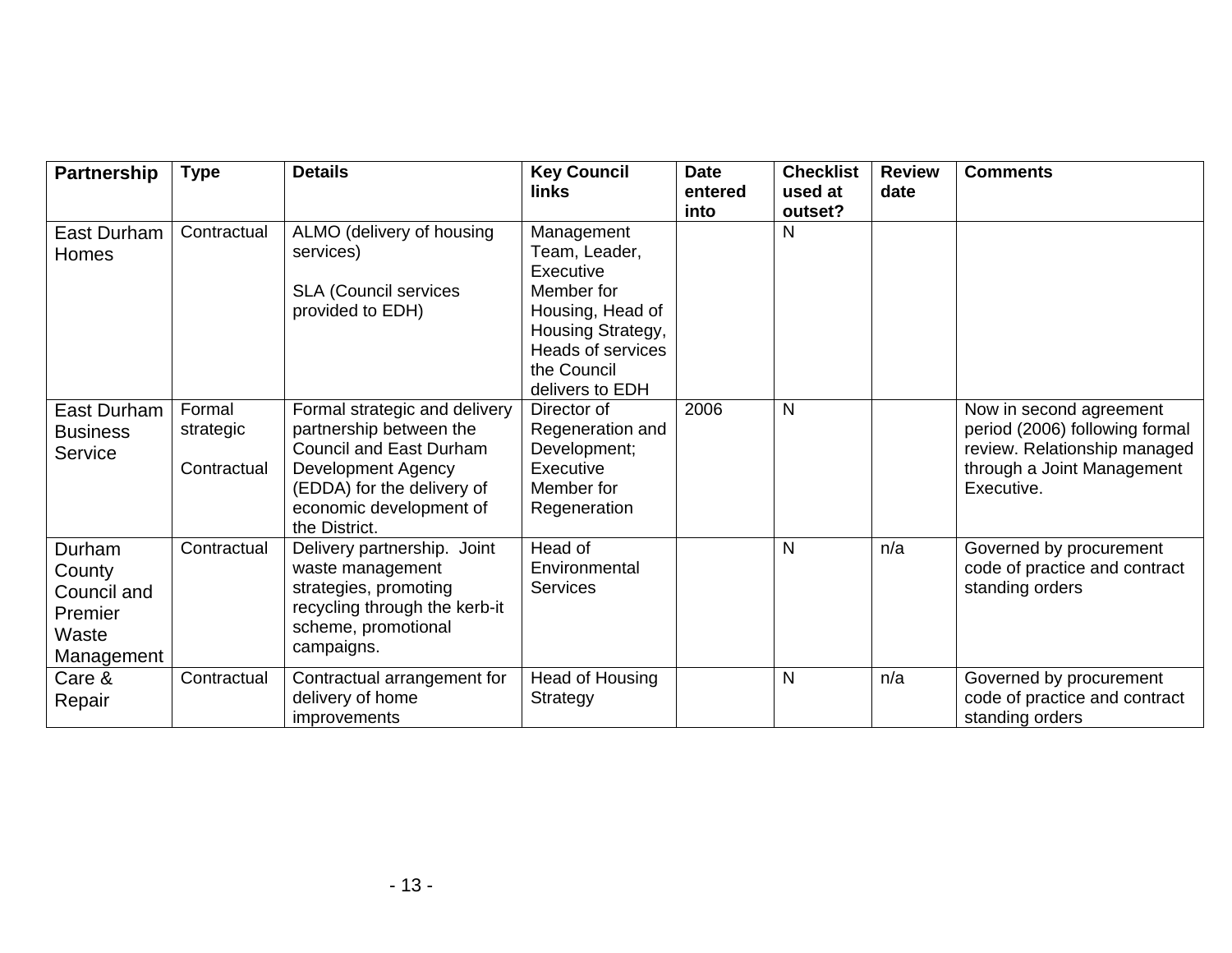| Partnership                                        | <b>Type</b>         | <b>Details</b>                                                                                                                                                              | <b>Key Council</b><br>links                                                       | <b>Date</b><br>entered<br>into | <b>Checklist</b><br>used at<br>outset? | <b>Review</b><br>date | <b>Comments</b>                                                                                                                                                       |
|----------------------------------------------------|---------------------|-----------------------------------------------------------------------------------------------------------------------------------------------------------------------------|-----------------------------------------------------------------------------------|--------------------------------|----------------------------------------|-----------------------|-----------------------------------------------------------------------------------------------------------------------------------------------------------------------|
| Crutes legal<br>firm                               | Contractual         | Outsourced legal services<br>and Monitoring Officer role                                                                                                                    | <b>Chief Executive</b><br>Head of<br>Democratic<br>Services and<br>Administration |                                | N                                      | n/a                   | Governed by procurement<br>code of practice and contract<br>standing orders                                                                                           |
| Leisure<br>Connections                             | Contractual         | Contractual arrangement to<br>deliver leisure services                                                                                                                      | Head of<br>Neighbourhood<br>initiatives                                           |                                | N                                      | n/a                   | Governed by procurement<br>code of practice and contract<br>standing orders                                                                                           |
| <b>Business</b><br><b>Link County</b><br>Durham    | Contractual         | Provider. EDBS is<br>contracted to deliver<br>programmes                                                                                                                    | <b>EDBS</b>                                                                       |                                | $\mathsf{N}$                           | n/a                   | Subject to Business Link<br>procurement and contractual<br>arrangements. NB Business<br>Link County Durham will be<br>replaced by Business Link NE<br>from April 2007 |
| Learning and<br><b>Skills</b><br>Council           | Contractual         | Provider. EDBS is<br>contracted to deliver<br>programmes                                                                                                                    | <b>EDBS</b>                                                                       |                                | $\mathsf{N}$                           | n/a                   | Subject to LSC procurement<br>and contractual arrangements                                                                                                            |
| East Durham<br>Local<br>Children's<br><b>Board</b> | Formal<br>strategic | Purpose is to with partners,<br>commission, co-ordinate and<br>deliver children services to<br>secure improved outcomes<br>for children, young people<br>and their families | Councillor Todd/<br>John Murphy??                                                 | March<br>2007                  | <b>No</b>                              |                       |                                                                                                                                                                       |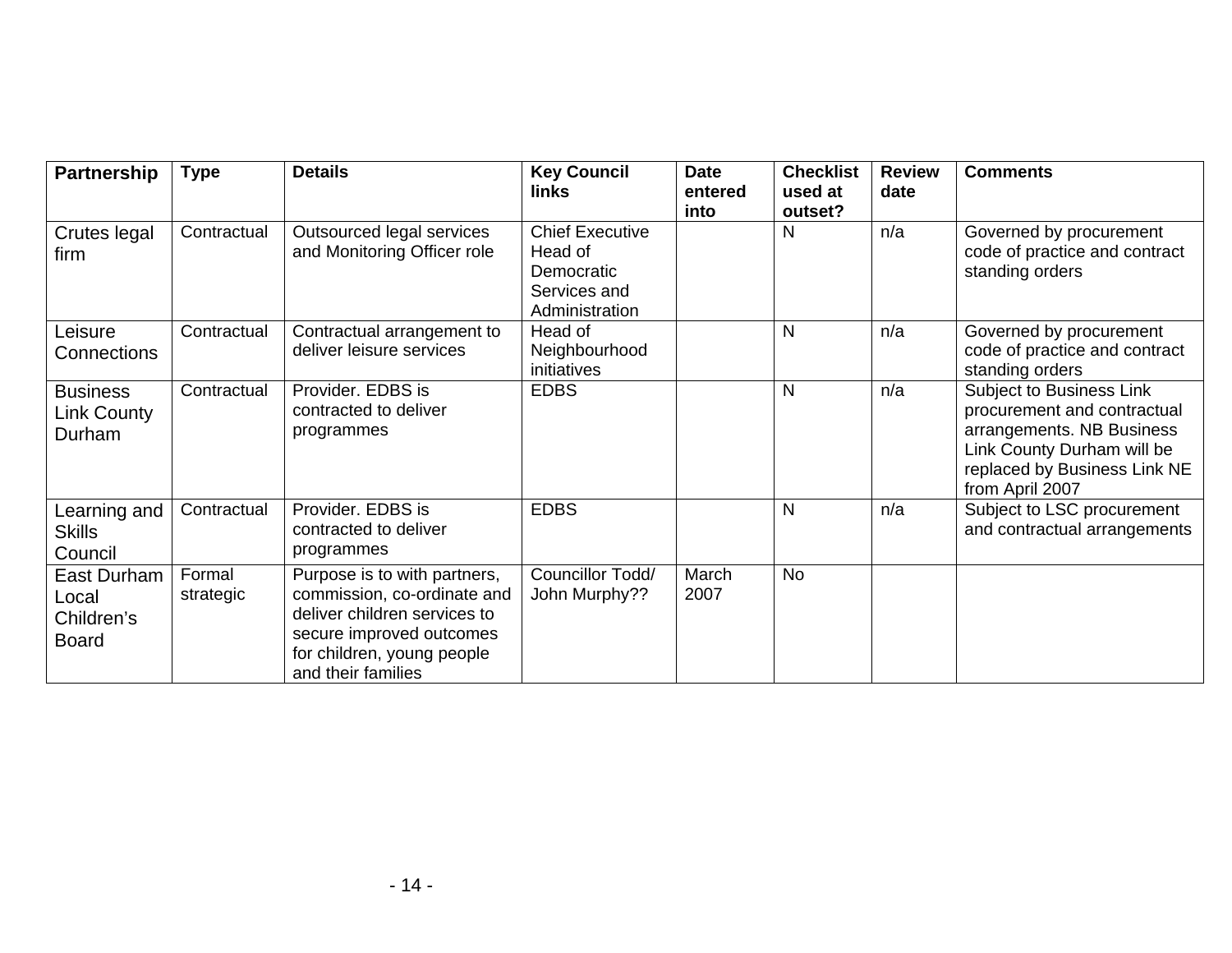# **Subregional partnerships**

| Partnership                                                               | <b>Type</b>         | <b>Details</b>                                                                                                                                                                                                                                                            | <b>Key Council</b><br>links                                                                                                                                                              | <b>Date</b><br>entered<br>into | <b>Checklist</b><br>used at<br>outset? | <b>Review</b><br>date | <b>Comments</b>                                                                                                                                                                 |
|---------------------------------------------------------------------------|---------------------|---------------------------------------------------------------------------------------------------------------------------------------------------------------------------------------------------------------------------------------------------------------------------|------------------------------------------------------------------------------------------------------------------------------------------------------------------------------------------|--------------------------------|----------------------------------------|-----------------------|---------------------------------------------------------------------------------------------------------------------------------------------------------------------------------|
| County<br>Durham Local<br>Area<br>Agreement<br>governance<br>arrangements | Formal<br>strategic | LAA- agreement between<br>central Government and top<br>tier Council with its partners,<br>for the delivery of agreed<br>outcomes in return for agreed<br>funding, freedoms and<br>flexibilities and rewards.<br>Participation is required under<br><b>LG White Paper</b> | <b>Chief Executive</b><br>(Board)<br><b>ACE</b> (Project<br>team)<br>Directors of<br>Regeneration and<br>Community<br>Services (Block<br>champions)<br><b>LSP Manager</b><br>(LSP input) | April 2006                     | N                                      | n/a                   | Subject to GONE negotiation<br>and review in which the<br>Council has taken part.<br>Separate review not<br>considered necessary.                                               |
| County<br>Durham<br>Strategic<br>Partnership<br>(under<br>review)         | Formal<br>strategic | Countywide strategic<br>partnership predating LAA.<br>Currently under review to<br>merge agendas.                                                                                                                                                                         | Director of<br>Regeneration<br>(Council<br>representative).<br>ACE (part of team<br>reviewing<br>governance)                                                                             |                                | N                                      | 2007                  | Subject to countywide review<br>of governance, outcomes etc.<br>Separate review not<br>considered necessary                                                                     |
| County<br>Durham<br>Economic<br>Partnership                               | Formal<br>strategic | Subregional economic<br>development partnership. Has<br>formal status from ONE.                                                                                                                                                                                           | Director of<br>Regeneration                                                                                                                                                              |                                | N                                      |                       | Partnership review completed<br>2006, resulting in revised<br>structure and establishment of<br>an Executive Board; the<br>Council is not directly<br>represented on this Board |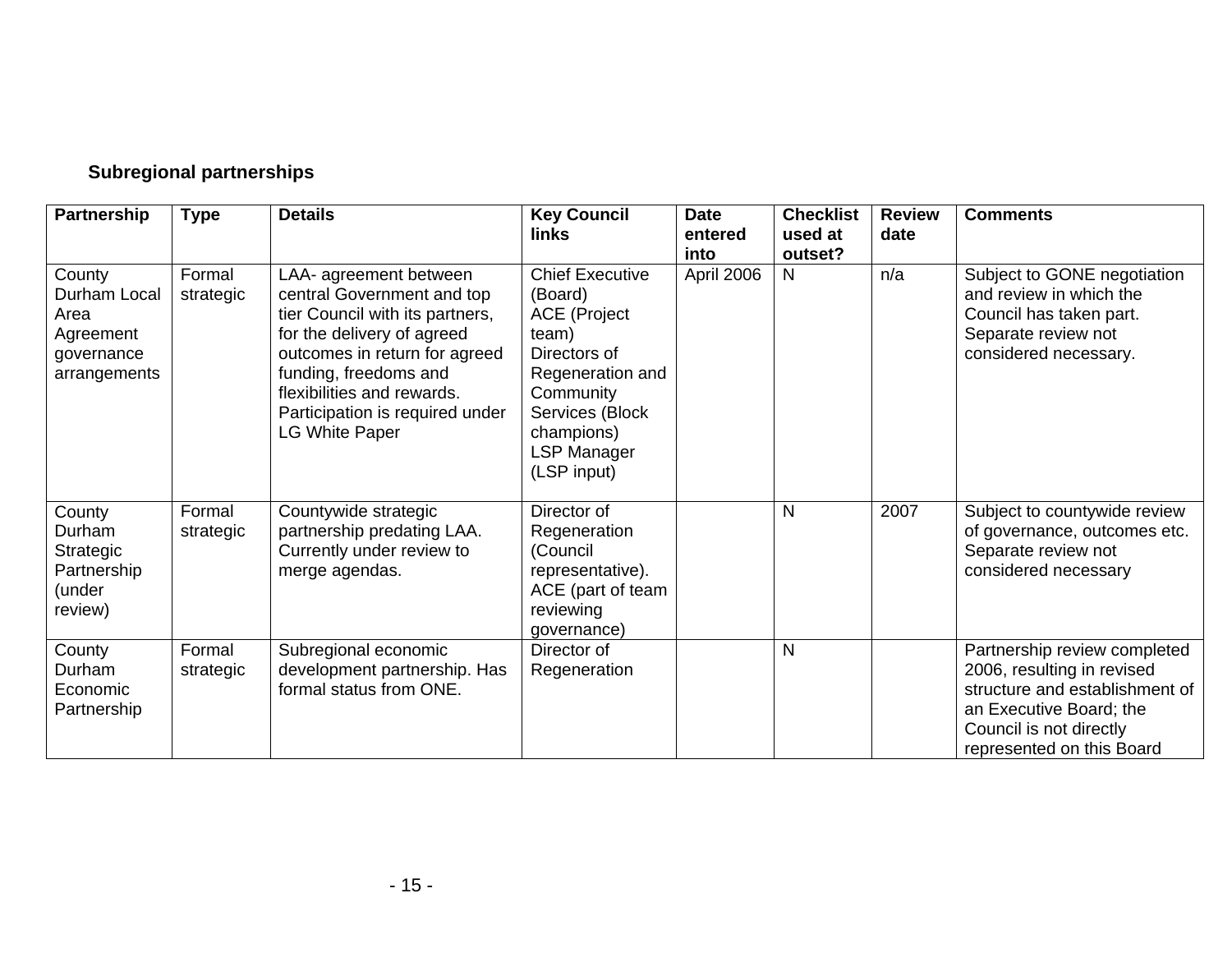| Partnership                                                          | <b>Type</b>                                                           | <b>Details</b>                                                                                                                                                                                                                                                                                      | <b>Key Council</b><br><b>links</b>                                                                                                             | <b>Date</b><br>entered | <b>Checklist</b><br>used at | <b>Review</b><br>date | <b>Comments</b>                                                                                                                                                                                                         |
|----------------------------------------------------------------------|-----------------------------------------------------------------------|-----------------------------------------------------------------------------------------------------------------------------------------------------------------------------------------------------------------------------------------------------------------------------------------------------|------------------------------------------------------------------------------------------------------------------------------------------------|------------------------|-----------------------------|-----------------------|-------------------------------------------------------------------------------------------------------------------------------------------------------------------------------------------------------------------------|
| Local<br>Enterprise<br>Growth<br>Initiative<br>(LEGI)<br>Partnership | Formal<br>strategic                                                   | Strategic partnership<br>between 4 Districts<br>(Easington, Wear Valley,<br>Sedgefield, Derwentside)<br>and other partners including<br>the business sector, to<br>manage the delivery of the<br>nationally funded LEGI<br>programme (10 year<br>programme with funding<br>confirmed for years 1-3) | Director of<br>Regeneration and<br>Development<br>(Chair of<br>Management<br>Board), East<br><b>Durham Business</b><br>Service                 | into<br>2006           | outset?<br>N                |                       | The Council is the<br>programme's lead authority                                                                                                                                                                        |
| County<br>Durham E<br>Government<br>Partnership                      | Formal<br>strategic                                                   | Joint delivery and<br>procurement partnership.<br>Based on management<br>agreement                                                                                                                                                                                                                  | Executive<br>Member for<br>Customer<br>Services; Head of<br>Information<br><b>Systems</b>                                                      |                        | $\mathsf{N}$                |                       |                                                                                                                                                                                                                         |
| Supporting<br>People<br>Partnership                                  | Formal<br>strategic<br>Contractual<br>(DCC is<br>accountable<br>body) | Strategic and contractual<br>countywide partnership for<br>the development and<br>delivery of the Supporting<br>People programme                                                                                                                                                                    | Director of<br>Regeneration and<br>Development<br>(member of<br>commissioning<br>body and current<br>partnership<br>chair); Head of<br>Housing |                        | N                           |                       | This partnership underwent<br>an Audit Commission review<br>in 2006 and received a 3 <sup>*</sup><br>rating with positive prospects<br>for improvement. The<br>inspection reviewed existing<br>partnership arrangements |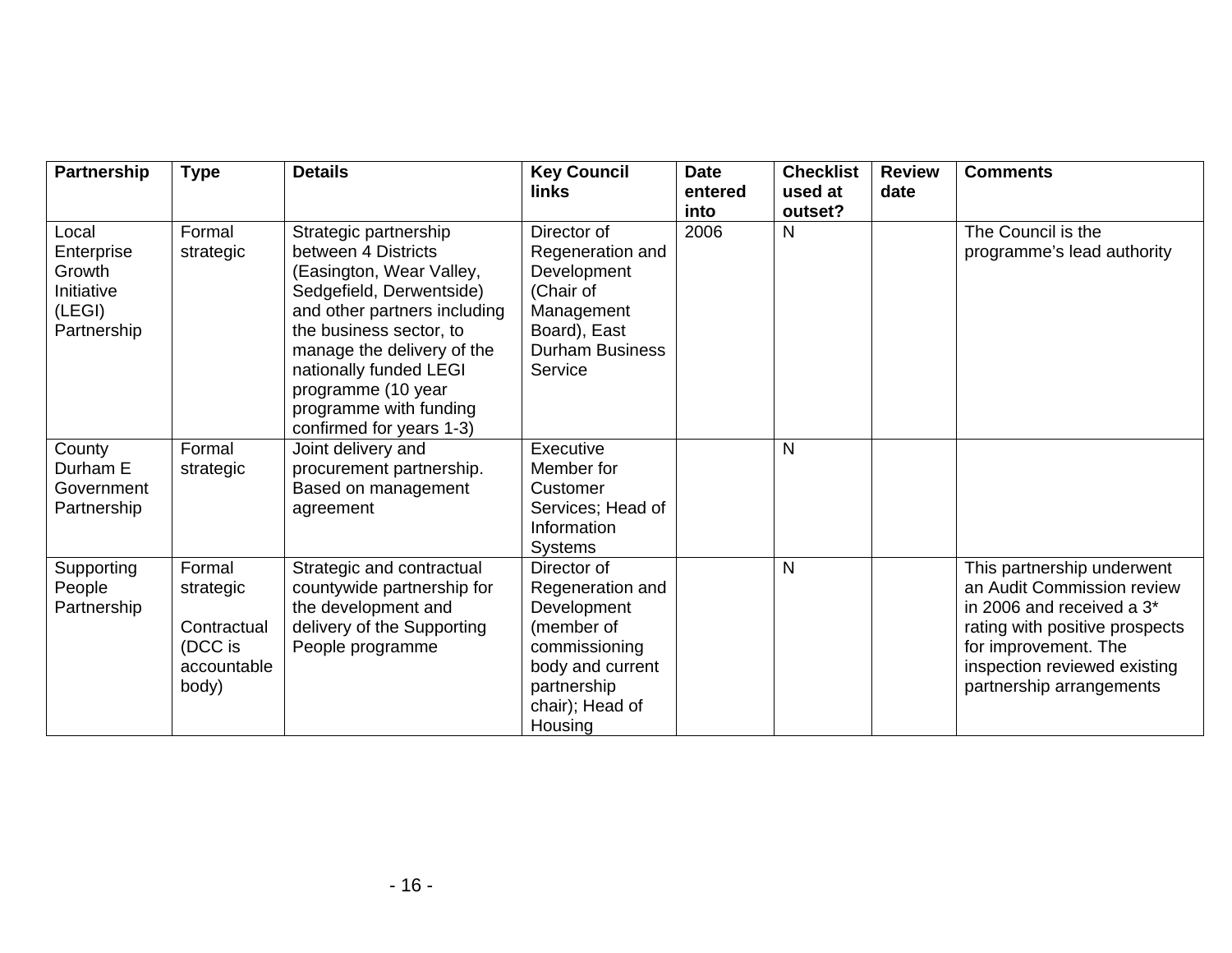| Partnership                                                                       | <b>Type</b>                          | <b>Details</b>                                                                                                                                                                                                                                | <b>Key Council</b><br>links                                                    | <b>Date</b><br>entered<br>into | <b>Checklist</b><br>used at<br>outset? | <b>Review</b><br>date | <b>Comments</b>                                                                                                                  |
|-----------------------------------------------------------------------------------|--------------------------------------|-----------------------------------------------------------------------------------------------------------------------------------------------------------------------------------------------------------------------------------------------|--------------------------------------------------------------------------------|--------------------------------|----------------------------------------|-----------------------|----------------------------------------------------------------------------------------------------------------------------------|
| Adult<br>Community<br>Care<br>Partnership/<br>Intermediate<br>Care<br>Partnership | Formal<br>strategic                  | Strategic, commissioning<br>and delivery partnerships<br>between the Council, PCT<br>and Durham County Council<br>to deliver adult care and<br>intermediate care                                                                              | Director of<br>Regeneration and<br>Development;<br>Head of Housing<br>Strategy |                                | N                                      |                       | Progress with implementation<br>of this partnership has been<br>agreed to cease following the<br>merger of PCTs                  |
| Durham<br>Councils<br>group                                                       | Relationship<br>of mutual<br>benefit | Developing strategic<br>approaches to issues facing<br>County Durham as a whole                                                                                                                                                               | Leader, Chief<br>Executive                                                     |                                | $\mathsf{N}$                           |                       |                                                                                                                                  |
| Durham<br><b>Districts</b><br>group                                               | Relationship<br>of mutual<br>benefit | Developing strategic<br>approaches to issues facing<br>all Durham districts                                                                                                                                                                   | Leader, Chief<br>Executive                                                     |                                | $\mathsf{N}$                           |                       |                                                                                                                                  |
| Durham<br>Housing and<br>N'hoods<br>Partnership.<br>Partnership<br><b>Board</b>   | Formal<br>strategic                  | Sub regional partnership<br>operating to commission<br>activity to establish strategic<br>housing policy framework<br>and ensure that housing and<br>related policies blend with<br>other strategies for County<br>Durham and the North East. | Director of<br>Regeneration and<br>Development.<br>Head of Housing             | 2006                           | No                                     |                       | Formed to address<br>emergence of Regional<br>Housing Board and<br>requirement to have a Sub<br><b>Regional Housing strategy</b> |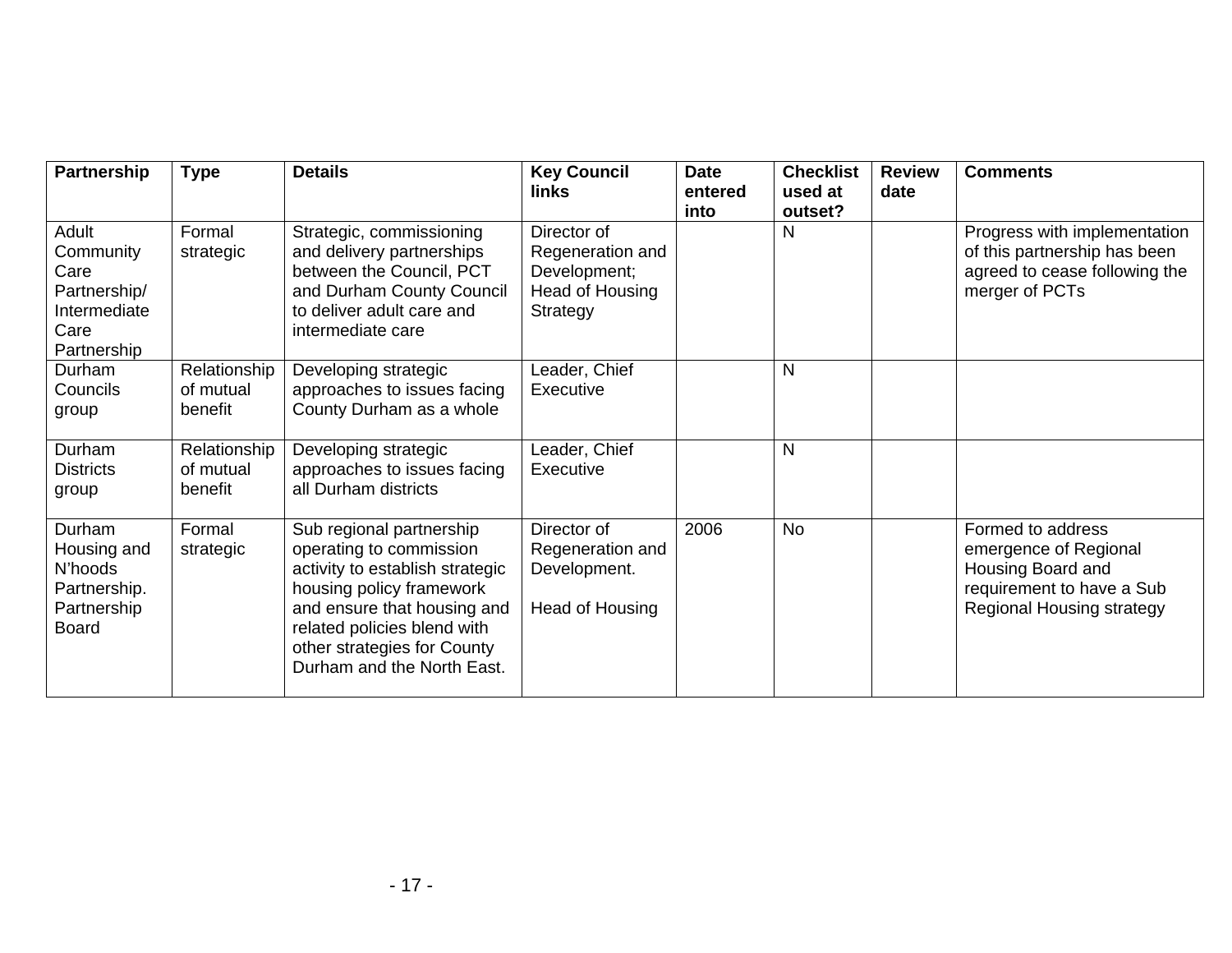| <b>Partnership</b>                                                            | <b>Type</b>                             | <b>Details</b>                                                                                                                                          | <b>Key Council</b><br>links                                                | <b>Date</b><br>entered<br>into | <b>Checklist</b><br>used at<br>outset? | <b>Review</b><br>date | <b>Comments</b>                                       |
|-------------------------------------------------------------------------------|-----------------------------------------|---------------------------------------------------------------------------------------------------------------------------------------------------------|----------------------------------------------------------------------------|--------------------------------|----------------------------------------|-----------------------|-------------------------------------------------------|
| Specific<br>thematic<br>alliances eg<br>Durham<br>Heritage<br>Coast,          | Relationship<br>of mutual<br>benefit    | Developing strategic<br>approaches to specific<br>issues facing the<br>district/beyond                                                                  | Various                                                                    |                                | N                                      |                       |                                                       |
| Civil<br>Contingencies<br>Unit                                                | Formal<br>strategic<br>Contractual<br>? | Developing strategic<br>approaches to emergency<br>planning, civil contingencies<br>and business continuity.<br>Council provides funding to<br>the Unit | Chief Executive,<br><b>ACE</b>                                             |                                | N                                      |                       |                                                       |
| Durham<br>Procurement<br>Partnership                                          | Formal<br>strategic?                    | Best practice. A strategic<br>procurement partnership<br>across the 7 Durham<br>Districts & the County<br>Council                                       | Procurement<br>Manager                                                     |                                | $\mathsf{N}$                           |                       |                                                       |
| County<br>Durham<br>Children's<br>Trust<br>(Children's<br>Executive<br>Board) | Formal<br>strategic                     | Partnership established<br>under The Children's Act<br>2004 with purpose of<br>improving the well being of<br>children.                                 | Director of<br>Regeneration and<br>Development.                            | March<br>2007                  | <b>No</b>                              |                       | Succeeds Shadow Children's<br><b>Executive Board.</b> |
| Durham<br>Coalfield<br>Housing<br>Partnership                                 | Formal<br>strategic                     | Partnership established to<br>secure a Low Housing<br>Market Demand Programme<br>for County Durham led by<br>English Partnerships.                      | Director of<br>Regeneration and<br>Development;<br>Head of<br>Regeneration | 2003                           | <b>No</b>                              |                       |                                                       |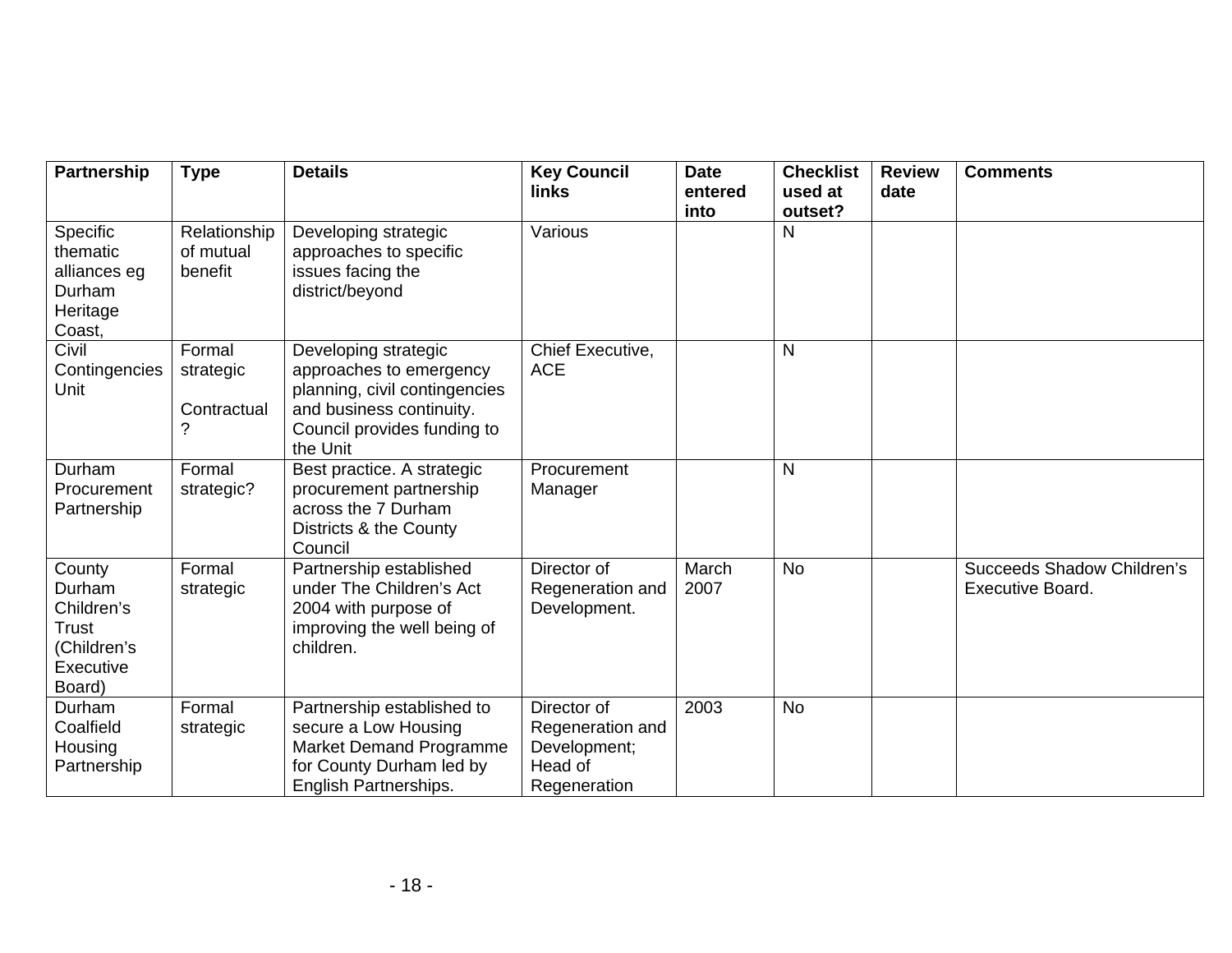# **Regional partnerships**

| Partnership                                               | <b>Type</b>                          | <b>Details</b>                                                                                                                                                           | <b>Key Council</b><br><b>links</b>                                            | <b>Date</b><br>entered<br>into | <b>Checklist</b><br>used at<br>outset? | <b>Review</b><br>date | <b>Comments</b> |
|-----------------------------------------------------------|--------------------------------------|--------------------------------------------------------------------------------------------------------------------------------------------------------------------------|-------------------------------------------------------------------------------|--------------------------------|----------------------------------------|-----------------------|-----------------|
| Association of<br><b>North East</b><br>Councils<br>(ANEC) | Relationship<br>of mutual<br>benefit | Developing strategic<br>approaches to issues facing<br>all councils in the region                                                                                        | Leader                                                                        |                                | N                                      |                       |                 |
| <b>North East</b><br>Public<br>Procurement<br>Partnership | Formal<br>strategic                  | Regional strategic<br>procurement partnership<br>between the public sector,<br>private sector and the<br>voluntary sector.                                               | Procurement<br>Manager                                                        |                                | $\mathsf{N}$                           |                       |                 |
| <b>North East</b><br>Centre for<br>Excellence             | Relationship<br>of mutual<br>benefit | Support. NECE assists<br>councils to find and make<br>efficiency gains and to drive<br>the key milestones of the<br><b>National Procurement</b><br>Strategy              | Procurement<br>Manager                                                        |                                | $\mathsf{N}$                           |                       |                 |
| Regional<br>Improvement<br>Partnership                    | Relationship<br>of mutual<br>benefit | Best practice; shared<br>delivery of development<br>activities with local<br>government partners across<br>the NE. Council hosts project<br>manager for Districts strand | <b>Chief Executive</b><br>(Board); ACE<br>(Leaning Network<br>steering group) |                                | $\mathsf{N}$                           |                       |                 |
| Tyne and<br><b>Wear City</b><br>Regions<br>partnership    | Formal<br>strategic                  | Strategic partnership to<br>address city regional<br>economic, planning, skills,<br>employment and transport<br>issues                                                   | Chief Executive,<br>Leader, Director<br>of Regeneration<br>and Development    |                                | $\mathsf{N}$                           |                       |                 |